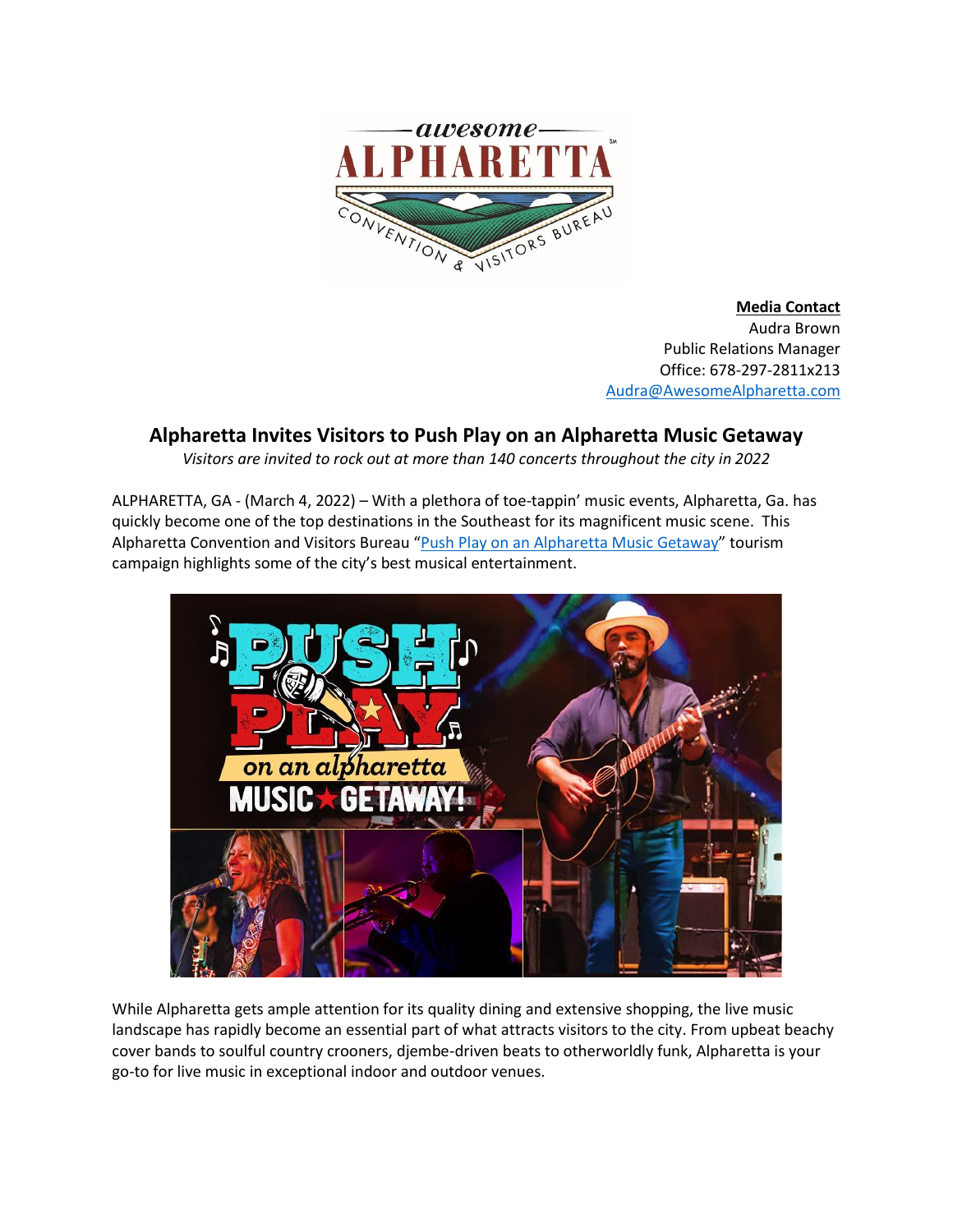Music lovers can catch some of the largest tours of the year at the 12,000-capactiy [Ameris](https://www.awesomealpharetta.com/play/attraction/amerisbank-amphitheatre/) Bank [Amphitheatre,](https://www.awesomealpharetta.com/play/attraction/amerisbank-amphitheatre/) where artists like Tim McGraw, The Chicks, and The Black Keys are making appearances during the 2022 season. For a more laid back setting, visitors can check out the lineup at [Matilda's](https://www.awesomealpharetta.com/play/attraction/pines-matildas-concert-series/) [Under](https://www.awesomealpharetta.com/play/attraction/pines-matildas-concert-series/) the Pines where Americana music is played in an open, outdoor venue or they can cozy up for an intimate private acoustic Jazz "living room" setting at [The Velvet Note.](https://www.awesomealpharetta.com/play/attraction/the-velvet-note/)

Alpharetta also has an array of intimate, outdoor live music offerings that will please music enthusiasts. Home by Dark's Summer Concerts at Union Hill Park [will run from May to September, with guests](https://www.awesomealpharetta.com/play/attraction/concert-series/)  [encouraged to bring picnics to the preset tables](https://www.awesomealpharetta.com/play/attraction/concert-series/) with ticket admission. Home by Dark's Summer Concerts at [Brooke Street Park](https://www.awesomealpharetta.com/play/attraction/concert-series/) will run from May to September, with guests invited to bring chairs, blankets, and picnics to enjoy along with their free family-friendly performances. [Avalon Nights Live](https://www.awesomealpharetta.com/event/avalon-nights-live/all/) features free live music in The Plaza every Friday from April 8, 2022 and running through October 21, 2022. Plus, thanks to the [Alpharetta Music City -](https://www.awesomealpharetta.com/play/attraction/alpharetta-music-city-music-match-concerts/) Music Match Concerts, restaurants and local venues all over the city host live music for everyone to enjoy year-round. This program, developed and managed by the City of Alpharetta, works by matching local musicians with area businesses to bring talent to stages around town.

For those who plan their music experiences well in advance, they can save the date for the [2022](https://www.awesomealpharetta.com/wire-wood-alpharetta-songwriters-festival/) [Wire &](https://www.awesomealpharetta.com/wire-wood-alpharetta-songwriters-festival/)  [Wood Alpharetta Music Festival](https://www.awesomealpharetta.com/wire-wood-alpharetta-songwriters-festival/) taking place on October 7 – 8, 2022**.** Attend this free festival and hear live music resonate through the streets of Downtown Alpharetta as local, regional, and national artists perform original songs while interacting with the audience. Listeners will learn about the music, as artists share the stories behind their tunes.

"We invite music lovers from around the Southeast to come and enjoy Alpharetta's flourishing live music scene," said Janet Rodgers, President and CEO of the Alpharetta Convention and Visitors Bureau. "There is never a dull moment in Alpharetta, with so many unique experiences awaiting visitors around every corner. We invite you to visit, stay, play, and explore all of the fun that can be had with a musicfilled getaway to Alpharetta."

# **[Upcoming Alpharetta Spring](https://www.awesomealpharetta.com/calendar/) Events (March – May 2022)**

In addition to live music events, there is always something fun happening in Alpharetta. Check out some of these events happening all around the city this March through May:

**Dino Safari[…A Walk Thru Adventur](https://www.awesomealpharetta.com/dino-safaria-walk-thru-adventure/)e** *Wednesdays – Sundays through April 8, 2022* Grab a prehistoric passport and join over 30 giant moving dinosaurs in a walk thru safari on a globetrotting expedition at Dino Safari, a Dino adventure for the whole family.

# **[Alpharetta Arts Center Exhibits](https://www.awesomealpharetta.com/play/attraction/alpharetta-arts-center/)**

**"The Potter's Hands"** *Daily through April 8,2022* This exhibit is dedicated to the artistry of fired clay—either hand-built or wheel thrown. Artworks will be painted, stained, or glazed, and can be functional or sculptural. *Free admission.*

# **"The Art of Speculation"**

*Daily from April 11 through May 14, 2022* This exhibit is dedicated to demonstrating how art makes the viewer think, reflect, and speculate about the world. *Free admission.*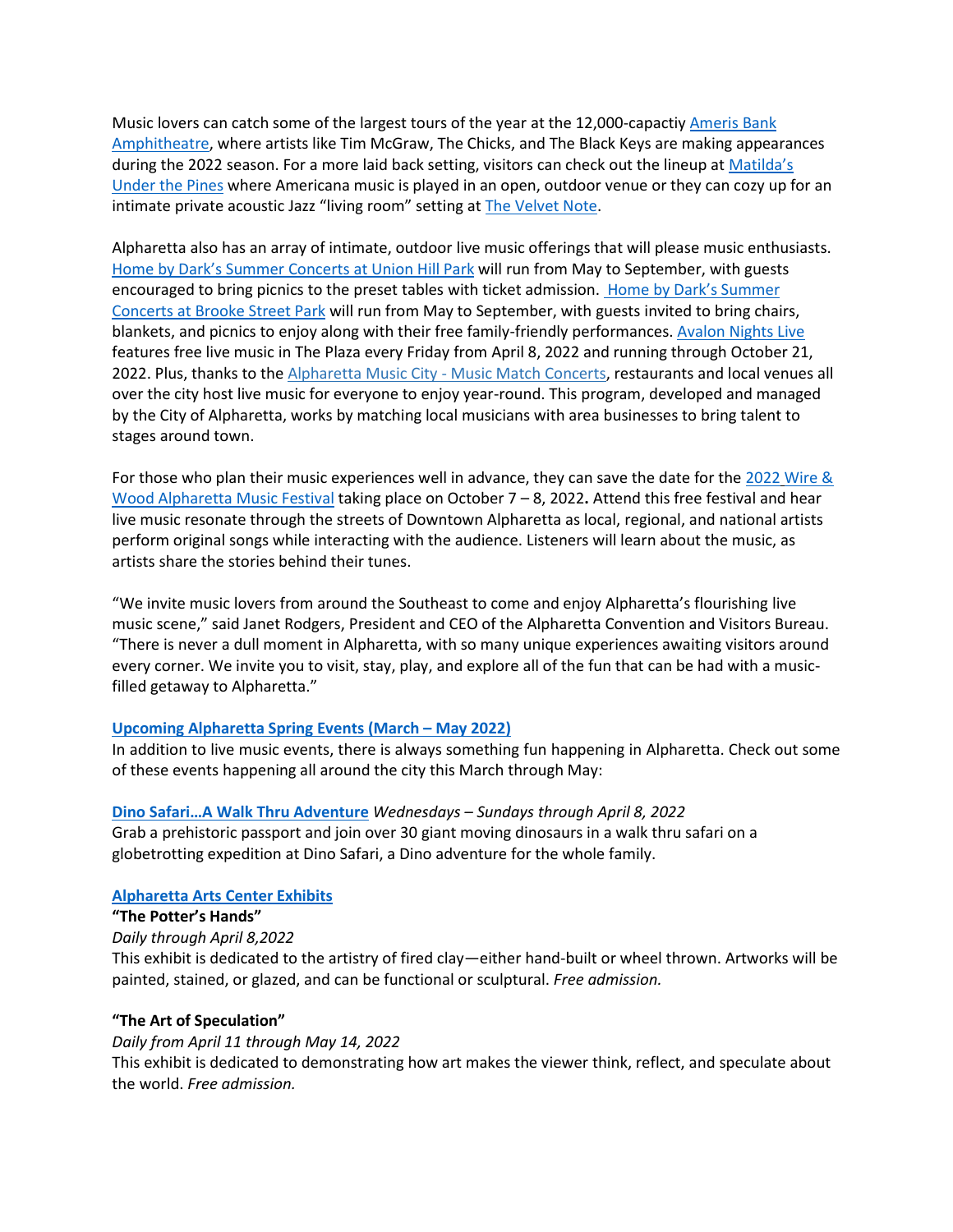## **[Shamrockin](https://www.awesomealpharetta.com/event/shamrockin-for-a-cure/)' for a Cure** *March 26, 2022*

Eat, drink, and help cure Cystic Fibrosis with a night of music that will rock the stage while attendees dance the night away at Ameris Bank Amphitheatre. Regular tickets include food, beer, wine, cocktails and giveaways. *Ticket admission required.*

## **[Alpharetta Farmers Market](https://www.awesomealpharetta.com/events/alpharetta-farmers-market/)**, *Saturday mornings: April 2 – November 26, 2022*

Discover local farmers with fruits, vegetables and natural meats, gardeners with fresh flowers and herbs, bakers of delicious breads and desserts, and makers of local raw honey, jellies, and soaps. *Free admission.*

## **[Alpharetta Food Truck Alley](https://www.awesomealpharetta.com/play/attraction/alpharetta-food-truck-alley/)**, *April 28, 2022, May 26, 2022*

Stroll the streets, eat delicious food, listen to some great music, and kick off the weekend a little early! Approximately six to eight food trucks will roll out amazing eats with seating available on the street.

## **Taste [of Alpharetta](https://www.awesomealpharetta.com/taste-of-alpharetta/)** *May 12, 2022*

The Taste of Alpharetta boasts an unforgettable array of culinary magic throughout the area's charming downtown. This annual event will celebrate the vibrant food community of Alpharetta through dining events, cooking demos, culinary collaborations, and tasting tents galore.

Rain or shine, locals and visitors alike will be treated to savory, sweet, spicy, and umami dishes from over 60 of Alpharetta's best restaurants.

## **Paint the Town [2022: Alpharetta Plein Air](https://www.awesomealpharetta.com/event/paint-the-town-alpharetta-plein-air/all/)** *May 17 – 21, 2022*

Come watch an array of artists painting their works en plein air throughout the week at well-known Alpharetta locations all over the city, culminating with a Quick Draw Competition and Wet Paint Tent Sale. Artist paintings will then be on exhibit at the Alpharetta Arts Center from May 21 – June 4. *Free admission to the public*.

#### **[Alpharetta Art in the Park at Brooke Street Park](https://www.awesomealpharetta.com/alpharetta-art-park/)**, *May 21 – 22, 2022*

This Downtown Alpharetta outdoor artist's market features handcrafted work by local artists who create masterpieces right before your eyes. Attendees will enjoy pottery, woodwork, metal work, jewelry creations, handmade children's clothing, photography, watercolor, oil, mosaic art and much more. Free admission.

#### **[Alpharetta Arts Streetfest](https://www.awesomealpharetta.com/event/alpharetta-arts-streetfest/all/)** *May 28 – 29, 2022*

Featuring more than 100 artists from across the U.S., festival goers can stroll through the outdoor gallery at The Grove at Wills Park, meet the artists, and acquire a piece of original whimsical art. Festival eats and drinks will be available. *Free admission*.

Please visi[t https://www.awesomealpharetta.com/calendar/](https://www.awesomealpharetta.com/calendar/) for the full list of Alpharetta events.

With so much to do, travelers are invited to stay overnight for a music-filled getaway. Visitors can book an overnight stay at one of Alpharetta 30 modern and upscale hotels directly at **awesomealpharetta.com**.

For more information on where to shop, dine, stay, and play in Alpharetta visit [www.awesomealpharetta.com.](http://www.awesomealpharetta.com/)